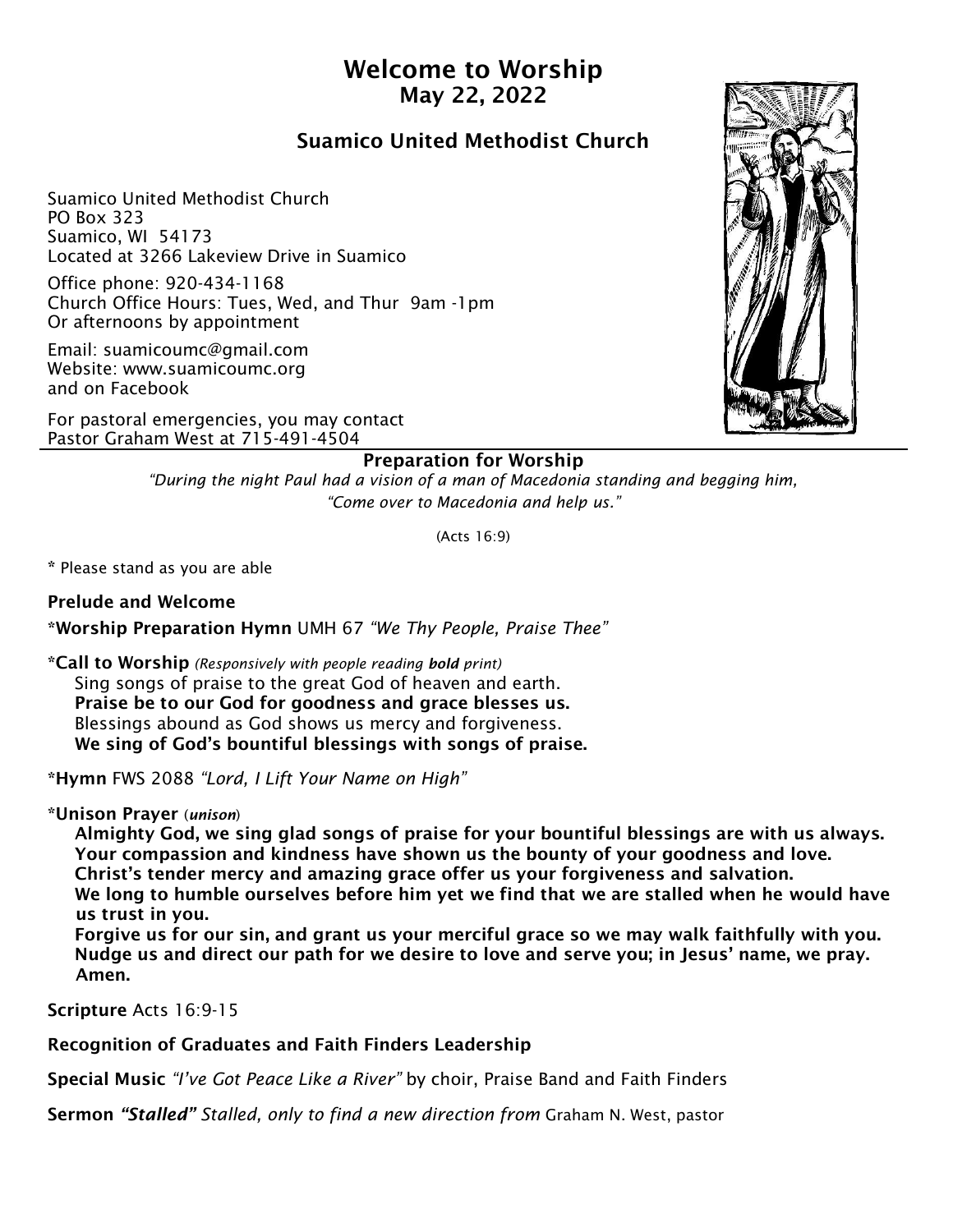Hymn UMH 577 *"God of Grace, God of Glory"* 

Offering UMH 75 *"All People That on Earth Do Dwell"* v. 1

\*Prayer of Dedication *(Responsively with people reading bold print)* As a blessed people, we offer praise for our many gifts. Bless these gifts and us in your service, we pray. Amen.

Prayers of the People ~ *Sharing our Joys and Concerns*

The Lord's Prayer Our Father, who art in heaven, hallowed be thy name; Thy kingdom come; thy will be done; on earth as it is in heaven. Give us our daily bread. And forgive us our trespasses, as we forgive those who trespass against us. And lead us not into temptation; but deliver us from evil; For thine is the kingdom, the power, and the glory, forever and ever. Amen.

Special Music *"The Lord Bless You and Keep You"* by choir

\*Hymn FWS 2279 *"The Trees of the Field"* 

#### Benediction and Postlude

UMH - United Methodist Hymnal (blue book) FWS - Faith We Sing (black book) W&S - Worship & Song (green book)

### Announcements and information

May 26 6:00p Adult Fellowship at Hotel Seymour

Adult Fellowship change! Adult Fellowship will now be at Hotel Seymour on Thursday night, May 26. Meet at 6 anc take a seat at 6:30. RSVP no later than tomorrow by leaving a voicemail or email to the church office

Thanks to an anonymous mower, the church grounds lawn care is taken care of for the season. There'll be no "lawn mowing" sign ups needed. Many thanks to all those who helped with snow removal over the winter season!

May Mission of the Month: personal dignity hygiene kits. Contribute in the Noisy Can or purchase items for a kit. Brand new items for 1 complete kit: *used items cannot be accepted* 1 Bath hand towel - NO kitchen towels 1 Bath washcloth - NO dishcloths 1 Adult toothbrush - NO multi-packs 1 Bar of soap 3 - 4 oz size 1 Full sized shampoo 15 - 18 oz size 1 1-gallon zip plastic bag 1 Deodorant 2 - 3 oz size - can be stick or roll on

You can still donate to Pulaski Pantry for this month's donation items! May requested items are: \*Oatmeal (both canister and instant pouches) Macaroni and cheese \*Hamburger Helper® \*CANNED spaghetti sauce Collection bins are in the church narthex entryway and the shelf by the church offices.

# *Stalled*

*Stalled, only to find a new direction*

*Standstill*

### *Stuck in the railings*

Ashley Kappel, *Daily Guideposts 2019*, p.125

It was the grunt that got my attention, and then a small, panicked whine that alerted me to any parent's nightmare: my almost two-year-old's head was stuck in a railing at Disney. We had come prepared: a five-to-two adult-to-child ratio provided plenty of hands to deal with snacks,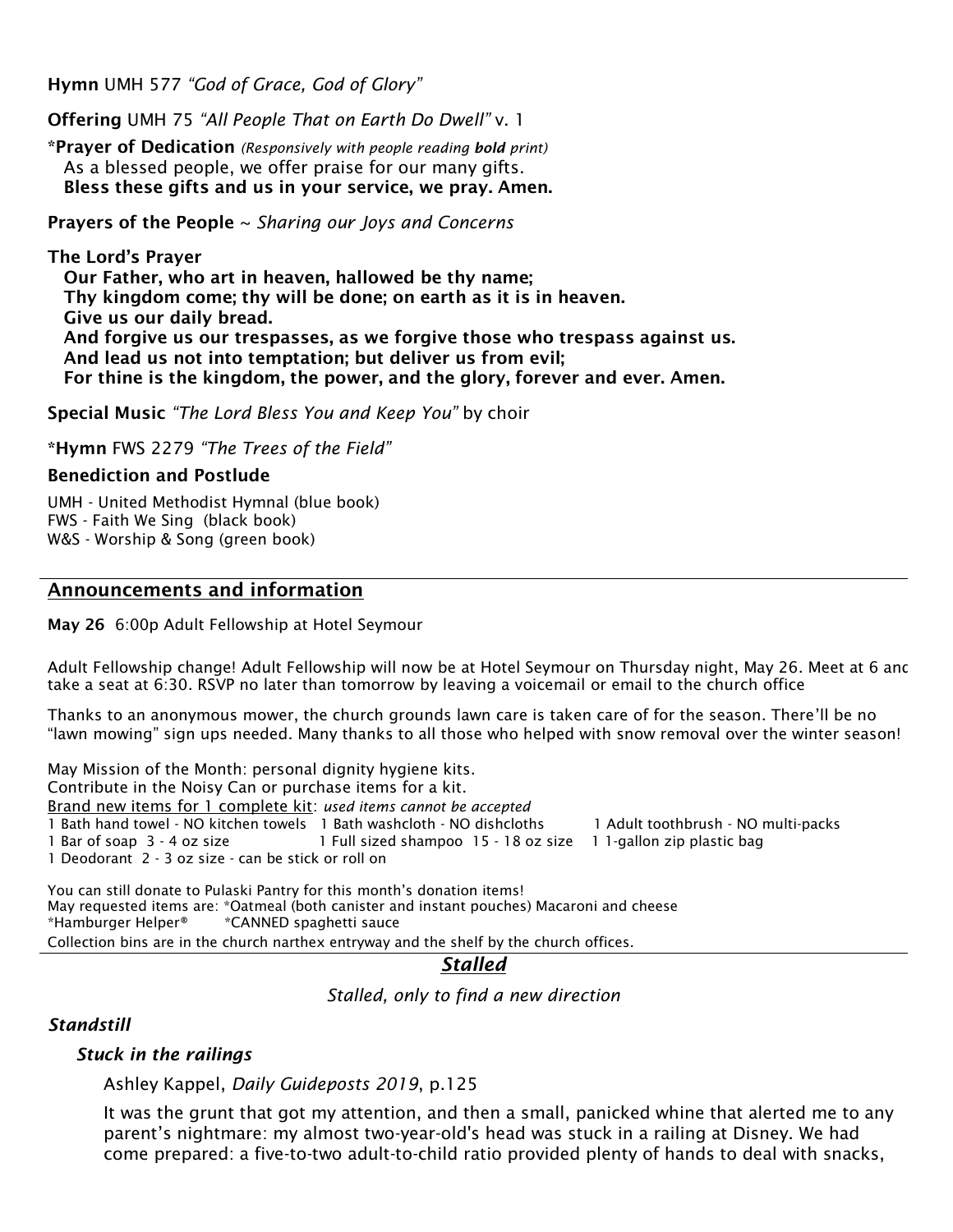diapers, and nap needs, and yet no one had noticed that Jake was stuck. I tried to bend the wrought-iron bars. Jake cried out as the bars scraped his temples.

"I have lotion!" a mom behind us called out, likely remembering the old butter-the-heads trick of getting out of the crib and stair railings. I was debating the merits of this when I realized a dad behind me had been repeating himself in a low, calm voice since the panic started.

"Turn his shoulders, and push him through," he said again. "The biggest part of him is already through. Just turn his shoulders and push." He gestured to his family—seven little boys sat quietly. This guy had seen some stuck heads.

We turned Jack's shoulders and, sure enough, he slipped right through. Later, I realized that we'd all heard the dad repeating himself, but no one had tuned in because his voice was so calm and steady.

Now that Jake's head isn't stuck in the railings, it's easy to recall that God often speaks to us in a low, level voice that we need to hear. I know now to listen to that voice in others but also in my heart.

#### *Stalled in our ways*

From time to time, we may find ourselves stalled: stuck, blocked, or jammed, unable to move ahead. A circumstance, condition, or crisis keeps you from taking the next steps. It could be a state of mind, an attitude, or simply a sigh that stalls you, slows your pace and leaves you stuck in the face of stressful situations. Unable to see a way out, you avoid making needed decisions, acting purposefully, or moving deliberately ahead. Maybe you have been avoiding a situation, only complaining about the actors who threaten you or displease you. Maybe you have lost interest, curiosity, or direction. Maybe the journey has disappointed, drained, or depleted you to the extent that you cannot muster your resources. Perhaps it's just a bad situation that you have put up with for far too long.

Stalled suggests that those around you are moving right along while you have lost traction in your relationships, career, projects, personal life, or even your faith. Going seemingly nowhere, you stall for you can no longer muster the drive to move ahead. Disengaged, you feel overwhelmed, side-step your duties, and head for the hills where you can hide out, likely sticking your head in the sand.

Mostly, our discipleship to Christ, our faith journey, or our engagement in God's mission, stalls because we have become content simply to go through the motions. Your sights are not set on anything grand or glorious, anything in particular, at all. The vision you once held has expired and is no longer empowering. Your shelf-life as a follower of Jesus is long past as you barely show any deliberate interest in accompanying him.

#### *Nudged to go another way*

Paul on his second missionary journey came to Phrygia and Galatia and found that he and his companions were forbidden by the Holy Spirit to speak the word of God in Asia. It's not much of a missionary venture if God's Spirit forbids speaking, preaching, and the believers from testifying. The evangelization of Europe was threatened, at risk. Hopefully, God had a different plan in mind!

Though stalled, Paul and his companions didn't have to wait long for in the night he had a vision in which a man was standing and pleading with him, *"Come over to Macedonia and help us."* Whatever path he was on, whatever his plan or purpose, the Holy Spirit was urging him to change direction. A new path was given by the Spirit urging him to share the good news.

In New Testament days, visions seemed more common. Maybe we are less tuned in, less susceptible to God's Spirit, and perhaps less presumptuous to claim a vision has been given us. Maybe we are in over our head, stalled even stuck, but God has a plan and purpose for us both individually and as a community of faith. It takes spiritual openness to discern God's plan but if you focus on the voice, listen to God's leading, and turn, God will make a way.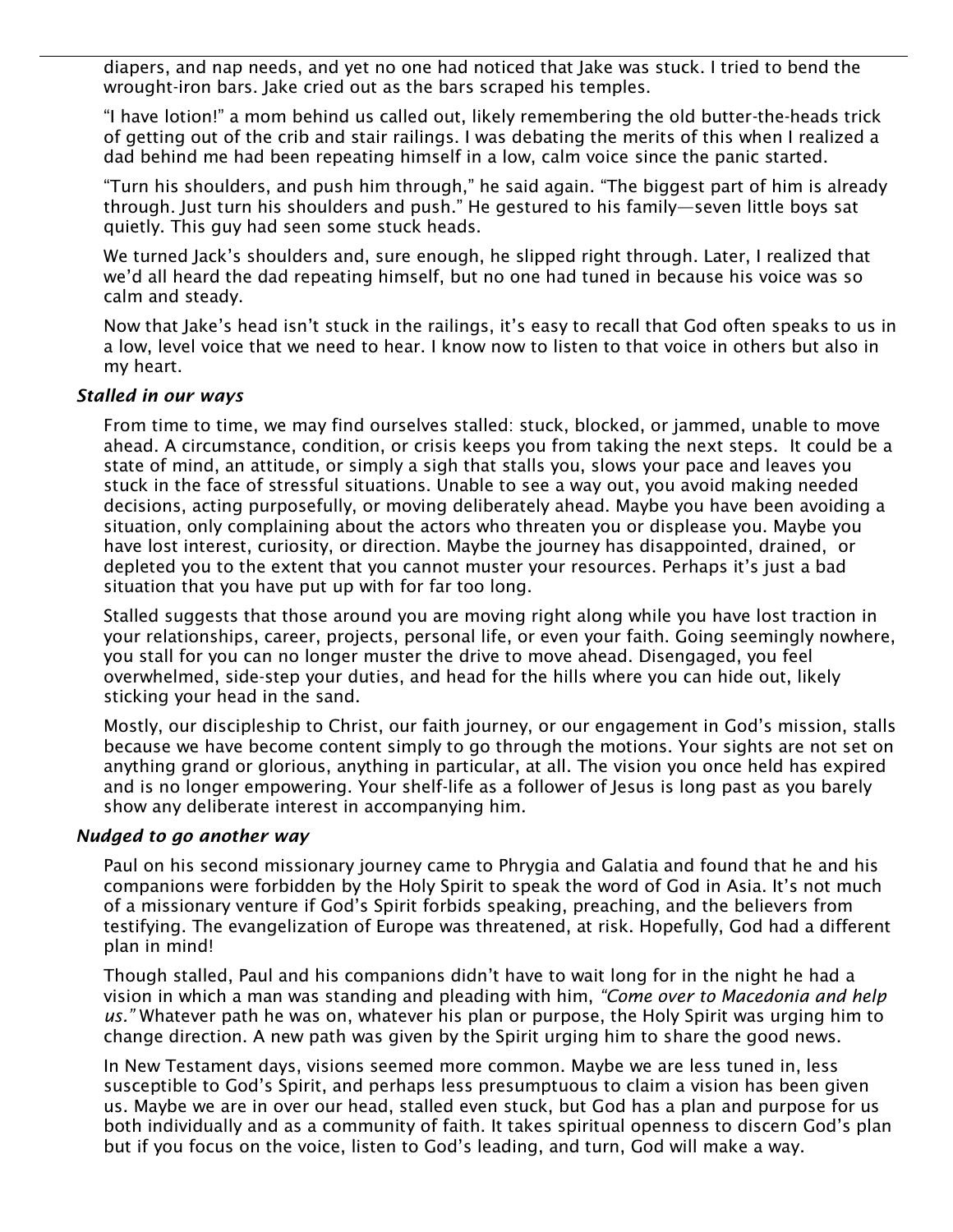If you recognize that your faith and life have stalled, we can only turn to God and pray that the Spirit gently nudges us forward. Listen for that still small voice of God. Rather than be stuck, ask God to show you what God has in mind for you.

# *Change in Direction*

# *One Small Step*

The radio crackled as we gathered around a desk. I was barely 19 years old, in my first office job. There was an inordinate amount of interest in the event that we had to break from work to hear it reported. In those days, South Africa did not have television so we had to rely on a transistor radio. It was July 20, 1969.

Quite a bit of hype had gone into this broadcast. People gathered in different venues to witness this historic occasion. The Apollo 11 mission occurred eight years after President John F. Kennedy announced a national goal of landing a man on the moon by the 1960s.

As we know, astronauts Neil Armstrong and Edwin "Buzz" Aldrin became the first humans ever to land. On that day, at 1:46 p.m., the lunar module Eagle, manned by Armstrong and Aldrin, separated from the command module, where Michael Collins remained. Two hours later, the Eagle began its descent to the lunar surface, and at 4:17 p.m. the craft touched down on the southwestern edge of the Sea of Tranquility. Armstrong immediately radioed to Mission Control in Houston, Texas, a now-famous message: "The Eagle has landed."

At 10:56 p.m., as Armstrong stepped off the ladder and planted his foot on the moon's powdery surface, he spoke his famous words that have gone down in history: "That's one small step for a man, one giant leap for mankind."

### *A new direction begins with a small step*

The first step, a small step, changes direction and moves to a new frontier. Paul and his companions face such a new frontier. The Holy Spirit, through a dream, guides Paul and Silas to Macedonia, *"come and help us!"* Immediately, they prepare to leave, concluding that God had called them to proclaim the good news to the Gentiles. While one door had closed, a new door swung open, and they moved ahead, step by step.

Stalled as we often are, stuck, we hold stalwart to our course even though we lack any benefit of going in the same direction. Even in the church, we often don't recognize the foolishness of repeating ineffective actions. Mark Twain is credited with saying: *"If you do what you've always done, you'll get what you always got."* And the church stands accused of repeating the same ineffective actions while expecting different results. Paul and Silas were not about to make this mistake.

What small step is God asking you to take that may well be a giant leap for you? How will we dislodge ourselves from our stuck positions and cross over to something new in our faith and life? Surely, God wants us to cross traditional boundaries, jump fences, change lanes, and head in new directions that serve Christ's gospel of love!

It is most likely a small step that you know you should take but have resisted taking recently. Some say they are too old, some too young. Some have lost interest, some are low on energy. Some lack expertise, some feel biblically illiterate. Whatever your complaint, it doesn't matter that you are stalled right now, stuck in place, for your story is not over. It's not too late to change direction. Perhaps you need to begin a scripture reading program, a life of prayer, a service activity, generous giving, or a small group for fellowship. A change will allow you to tell a new story of God working in your life and through your church community.

### *Simple faith advances the gospel*

Finding a new path, a change in direction had Paul and his party practice simple faith. On the Sabbath, they went outside the city gate to the river where they expected to find a place of prayer. Advancing the gospel or moving ahead in your faith and discipleship cannot be